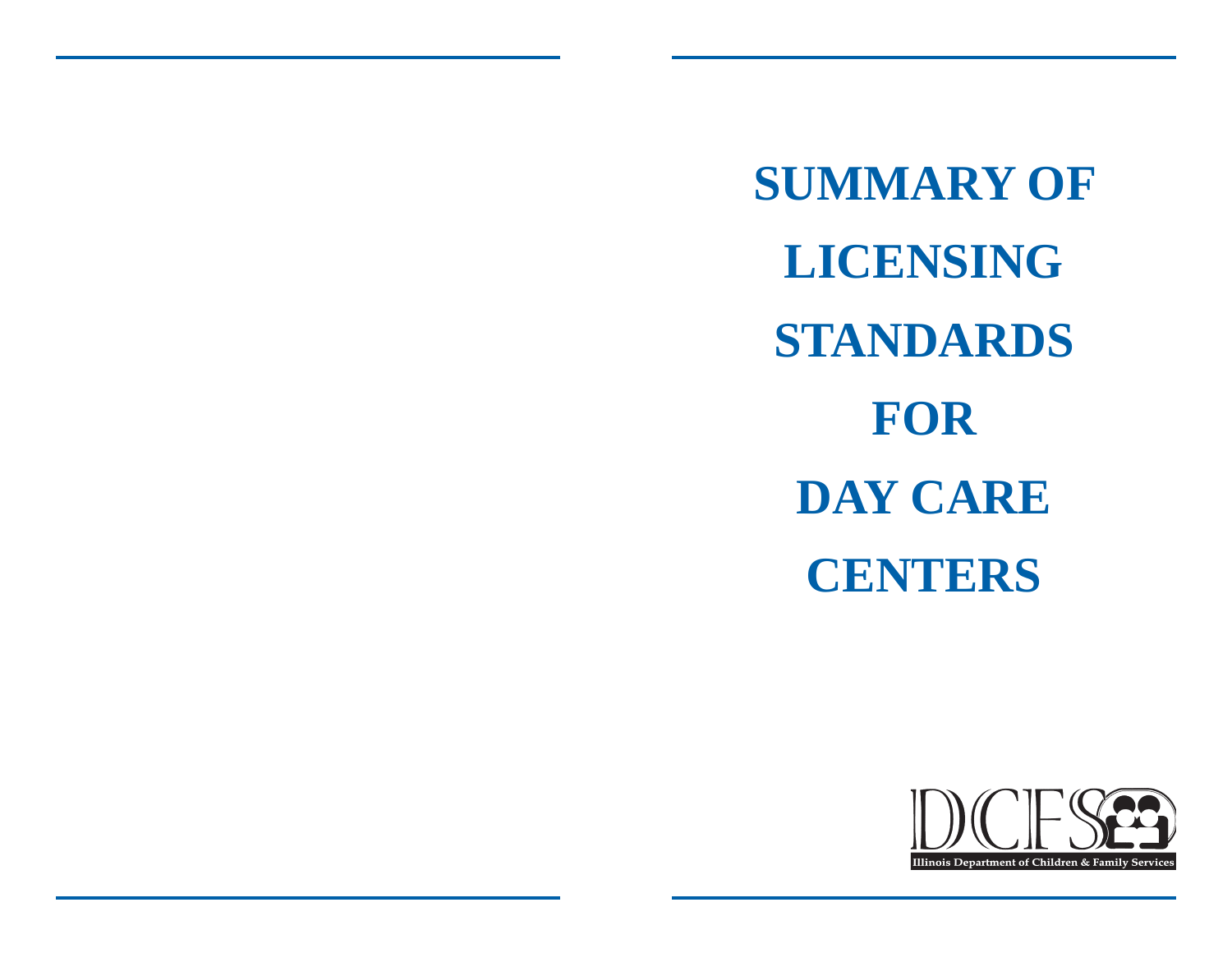#### **Introduction**

The Department of Children and Family Services (DCFS) is responsible for licensing day care centers. When a day care center is licensed, it means that a DCFS licensing representative has inspected the facility and the facility was found to meet the minimum licensing requirements. A license is valid for three years. The day care center's license must be posted. It will indicate the maximum number of children allowed in the facility and the areas where children may receive care.

Licensed day care facilities are inspected annually by DCFS licensing staff. If a complaint has been received regarding a violation of the licensing standards of a day care center, a licensing representative will conduct a licensing complaint investigation to determine if the alleged violation should be substantiated or unsubstantiated. Individuals may contact the Day Care Information Line to learn of substantiated violations.

#### **Day Care Information Line 1-877-746-0829**

This statewide toll-free information line provides information to the public on the past history and record, including substantiated violations, of licensed day care homes, day care centers, and group day care homes. This number operates Monday through Friday from 8:30 a.m. to 5:00 p.m.

### **Summary of Licensing Standards for Day Care Centers**

The following is a summary of the licensing standards for day care centers. It has been prepared for you so that you may monitor the care provided to your child. This is a summary and does not include all of the licensing standards for a day care center. State licensing standards are *minimum* standards. If you observe a violation of any of these standards, you are encouraged to discuss your concerns with the day care center operator. In most cases, parents and day care operators are able to resolve the parents' concerns and issues. If you believe the day care operator is not responding to your concerns and may not be meeting state licensing standards, you may make a complaint to the local DCFS Licensing Office or by calling the Child Abuse Hotline at 1-800-252-2873 and stating that you want to make a licensing complaint. A DCFS licensing representative will investigate your complaint and report the results back to you. The day care center is required to provide a copy of its own written policies regarding the operation of the facility to each staff person and to parents of enrolled children.

| Illinois Department of Children and Family Services                                                                     |                                 |
|-------------------------------------------------------------------------------------------------------------------------|---------------------------------|
| <b>VERIFICATION OF RECEIPT</b>                                                                                          |                                 |
| Please Print Name(s)<br>шĵ<br>$\geq$                                                                                    |                                 |
| Name(s) of Child(ren)<br>parent(s) of                                                                                   | , hereby certify that I/we have |
| received a copy of a summary of licensing standards printed by the Illinois Department of Children and Family Services. |                                 |
| <b>Parent</b><br>Signature of                                                                                           | Date                            |
| Parent<br>Signature of                                                                                                  | Date                            |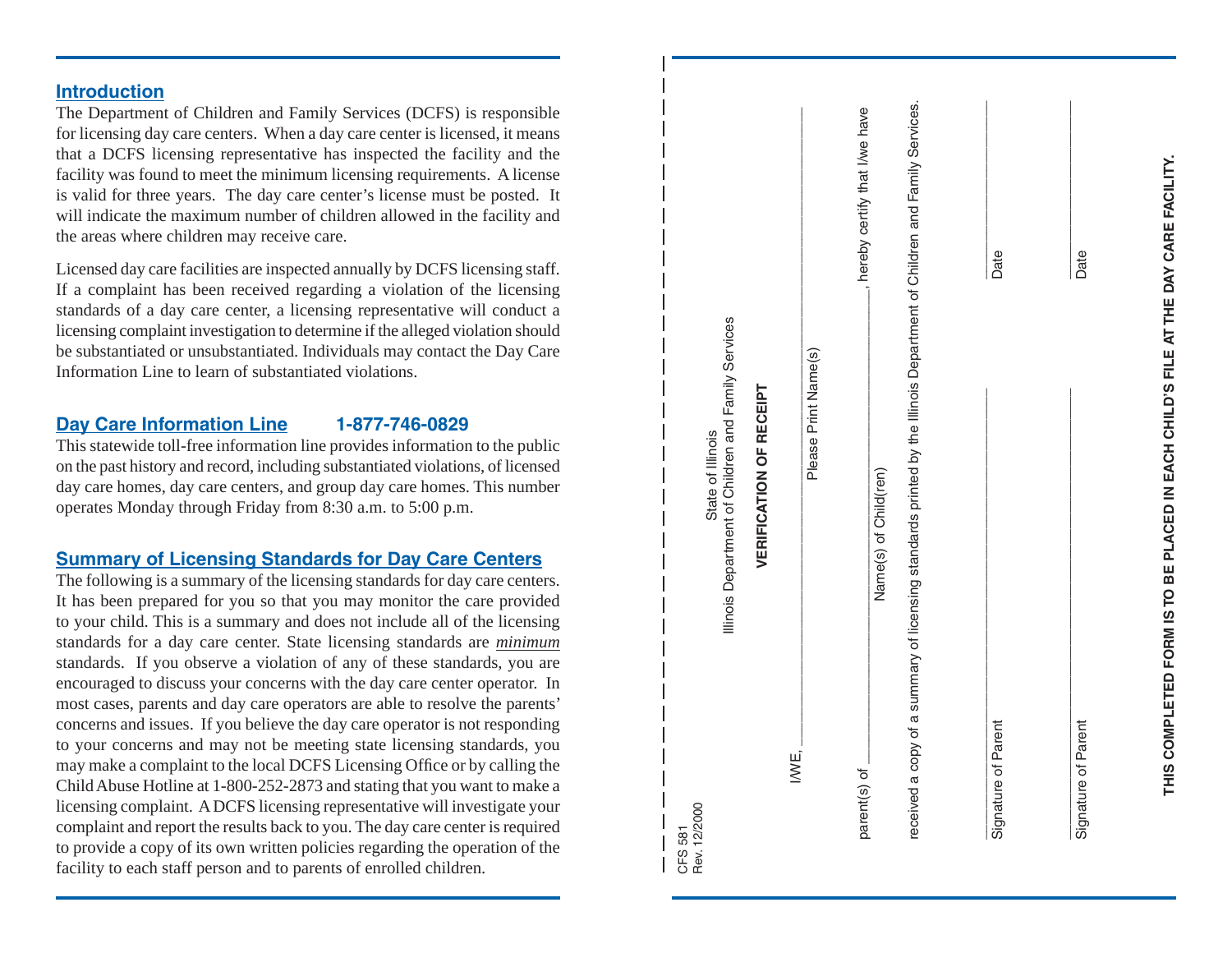- All swimming pools must be fenced or otherwise inaccessible to children.
- During hours of operation and at all times that children are present there must be a means for parents of enrolled children to have direct telephone contact with a center staff person.

*This summary has been developed to assist parents in monitoring the care provided by the day care center.* 

*For a complete copy of the Licensing Standards, write or call*

 *Department of Children and Family Services Offi ce of Child and Family Policy 406 East Monroe Street Springfi eld, Illinois 62701 Telephone (217) 524-1983*

*Licensing Standards for Day Care Centers may also be accessed through the DCFS Web site: www.state.il.us/dcfs and following the links to Part 407, Licensing Standards for Day Care Centers. You may also contact your nearest DCFS offi ce.*

#### **Staffing**

- The day care center must have a qualified child care director on site at all times. The director must be at least 21 years old, have completed two years of college or have equivalent experience and credentials.
- Early childhood teachers must be at least 19 years old, have two years of college or have equivalent experience and credentials.
- School-age workers must be at least 19 years of age and at least five years older than the oldest child in their care. They must have completed one year of college or have the equivalent experience and credentials.
- Early childhood assistants and school-age assistants must have a high school diploma or the equivalent and must work under direct supervision of an early childhood teacher or a school-age worker.
- Student and youth aides must be at least 14 years of age, at least five years older than the oldest child in their care, and must work under direct supervision of an early childhood teacher or a school-age worker.
- Student and youth aides are not generally counted for purposes of maintaining staff/child ratios.
- The director and all child care staff must have 15 hours of in-service training annually.
- All staff must have current medical reports on file and are subject to background checks for any record of criminal conviction or child abuse and neglect.
- A person certified in first aid, including CPR and the Heimlich maneuver, must be present at all times.

Printed by Authority of the State of Illinois DCFS #488 – January 2012 – 10,000 Copies CFS 1050-52 – Rev. 1/2012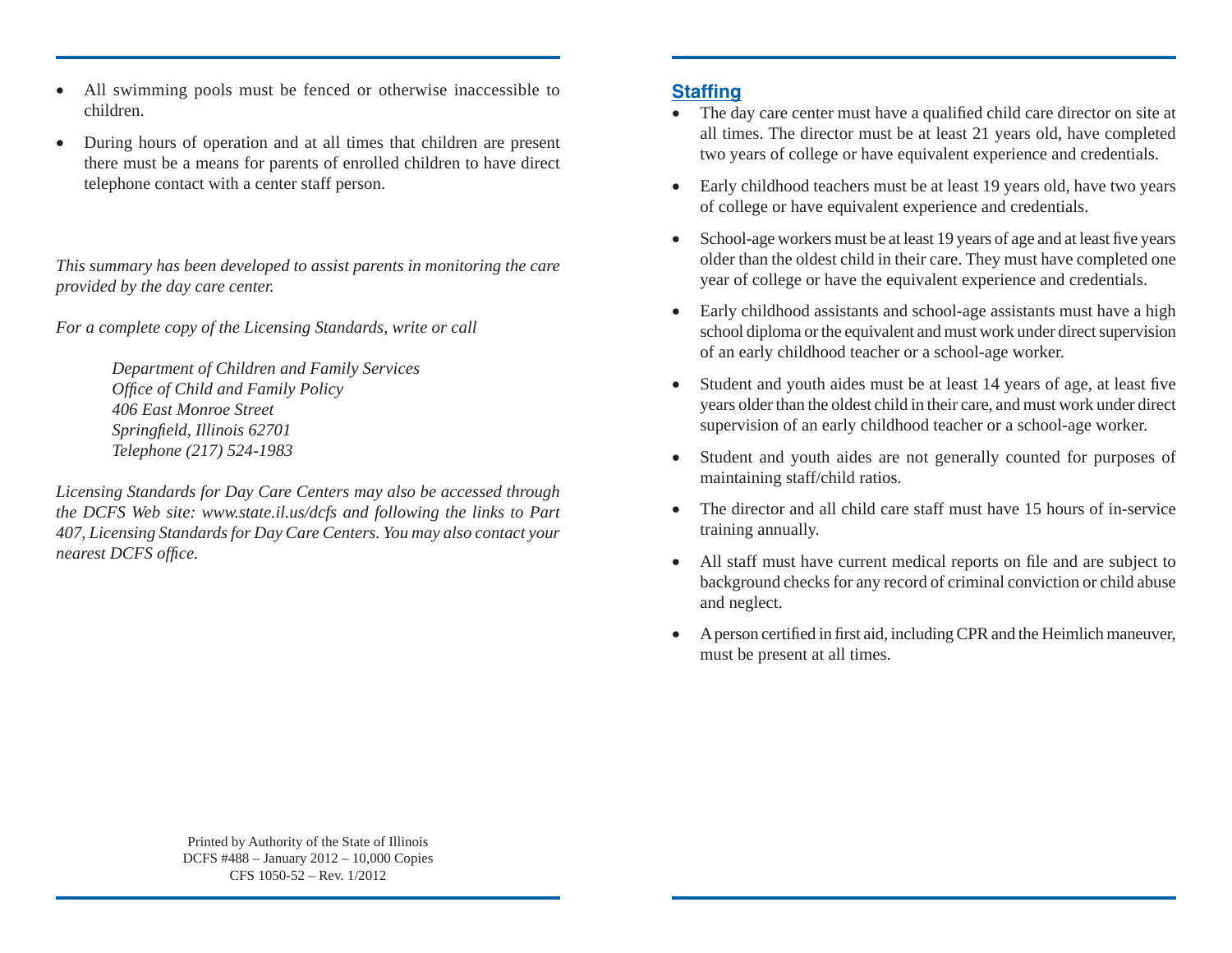### **Group Size and Staff Requirements:**

| <b>AGE OF CHILDREN</b>              | <b>STAFF/CHILD</b><br><b>RATIO</b> | <b>MAXIMUM</b><br><b>GROUP SIZE</b> |
|-------------------------------------|------------------------------------|-------------------------------------|
| Infants (6 weeks through 14 months) | 1 to 4                             | 12                                  |
| Toddlers (15 through 23 months)     | $1$ to 5                           | 15                                  |
| Two years                           | $1 \text{ to } 8$                  | 16                                  |
| Three years                         | $1$ to $10$                        | 20                                  |
| Four years                          | $1$ to $10$                        | 20                                  |
| Five years (preschool)              | 1 to 20                            | 20                                  |
| School-age: Kindergartners present  | 1 to 20                            | 30                                  |

- Exception: One early childhood teacher and an assistant may supervise a group of up to 30 children if all of the children are at least five years of age.
- Whenever children of different ages are combined, the staff/child ratio and maximum group size must be based on the age of the youngest child in the group.

### **General Program Requirements**

- Parents must be allowed to visit the center without an appointment any time during normal hours of operation.
- Staff must demonstrate respect for each child enrolled regardless of gender, ability, cultural, ethic or religious differences.
- There must be a balance of active and quiet activity. Daily indoor and outdoor activities are to be provided for children to make use of both large and small muscles.
- In pre-school programs where children receive care for less than three hours per day, outdoor activity is not required.
- Children may not be left unattended at any time.
- Hazardous items must be inaccessible to children.
- Parents must be notified before pesticides are applied, unless in an emergency
- Exits must be unlocked and clear of equipment and debris.
- Drills for fire and tornado must be conducted. A floor plan must be posted in every room indicating the areas providing the most safety in the case of a tornado and the primary and secondary exit routes in case of fire.
- Smoking or the use of tobacco products in any form is prohibited in the child care center or in the presence of children while on the playground or on trips away from the center.
- Play materials must be durable and free from hazardous characteristics.
- The facility may not use or have on the premises any unsafe children's product as described in the Children's Product Safety Act. Lists of unsafe children's products and recalls from 1989 to now are available at: www.idph.state.il.us/webapp/SRSApp/pages/index.jsp.
- The facility must be cleaned daily and kept in sanitary condition at all times.
- First-aid kits must be maintained and readily available for use.

# **Outdoor Play Area**

- Play space must be fenced or otherwise enclosed or protected from traffic and other hazards. There must be a shaded area in summer to protect children from excessive sun exposure.
- All areas of the outdoor play space must be visible to staff at all times.
- Equipment must be free of sharp points or corners, splinters, protruding nails or bolts, loose or rusty parts, the potential for entrapment and/or other hazards.
- Protective surfaces must be provided under equipment from which a child might fall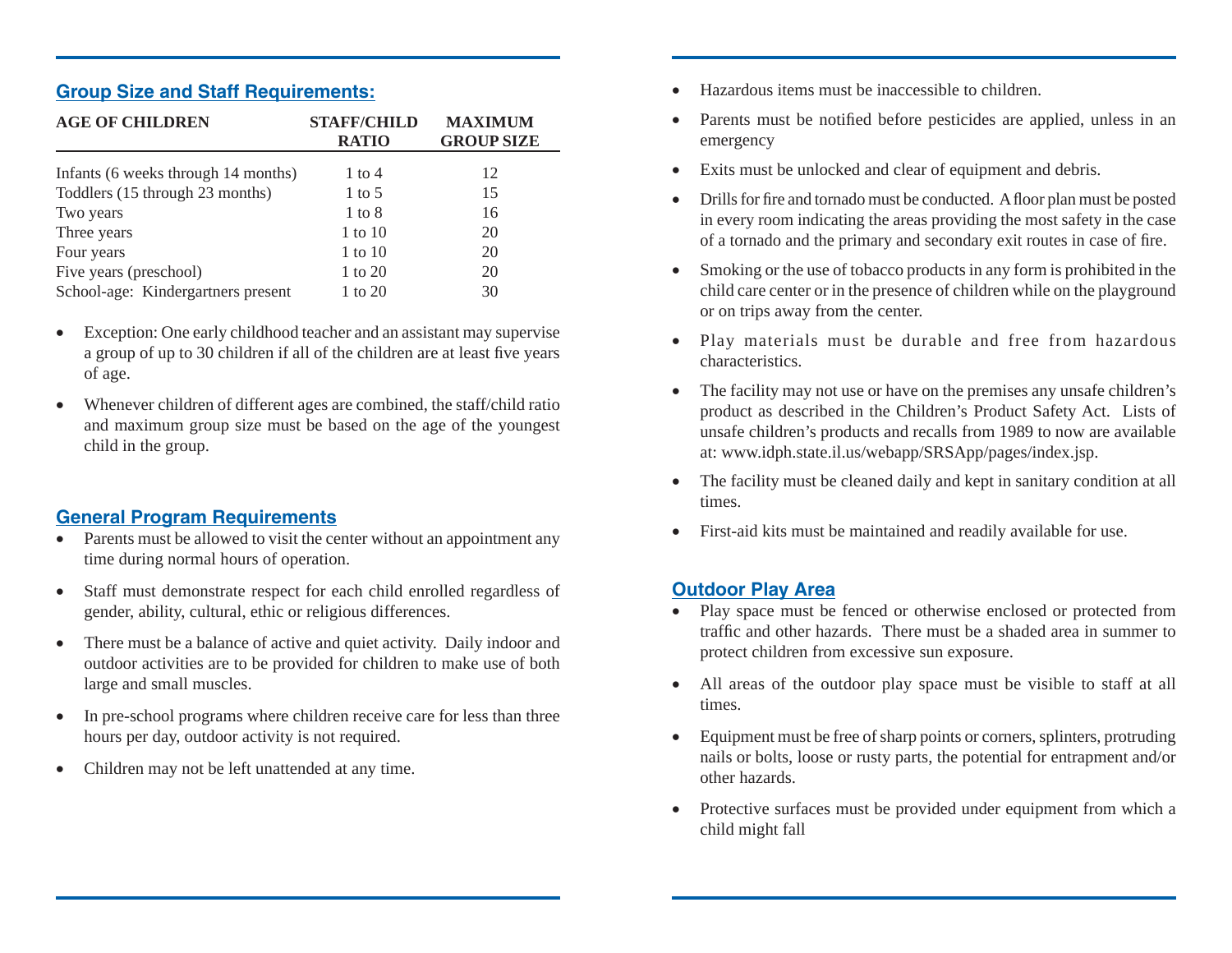- Prescription and non-prescription medication may be accepted only in its original container. The center must maintain a record of the dates, times administered, dosages, prescription number (if applicable) and the name of the person administering the medication.
- Medication must be kept in locked cabinets or other containers that are inaccessible to children.

#### **Nutrition and Meals**

- Menus must be posted.
- Meals and snacks must meet nutritional guidelines.
- Children in care two to five hours must be served a snack. Children in care five to 10 hours must be served a meal and two snacks or two meals and one snack. Children in care more than 10 hours must be served two meals and two snacks or one meal and three snacks.

## **Napping and Sleeping**

- Children under six years of age who remain five or more hours must have the opportunity to rest or nap.
- Infants must sleep in safe, sturdy, freestanding cribs or portable cribs.
- Toddlers may use either stacking cots or full-size cribs.
- A cot or bed must be provided for each toddler or preschool child in attendance five or more hours. Each cot, bed or crib must be labeled with the name of the child.

## **Physical Space**

- Infants and toddlers must be housed and cared for at ground level unless special approval has been granted from the Department.
- Indoor space must provide a safe, comfortable environment for the children. Floors and floor coverings must be washable and free from drafts and dampness.
- Toilets and lavatories must be readily accessible to the children.
- Hot and cold running water must be provided.

### **Infants and Toddlers**

- Infants and toddlers must be in separate space away from older children.
- A refrigerator and sink must be easily accessible.
- Toys and indoor equipment must be cleaned and disinfected daily. Safe, durable equipment and play materials must be provided.
- Either the day care center or the parent may provide food for infants not consuming table food. Feeding times and amounts consumed must be documented in writing.
- No food other than formula, milk, breast milk or water may be placed in a bottle for infant feeding. Microwaves are not to be used for bottle warming.
- Children who cannot turn over alone must be placed on their backs.
- The facility must have a clearly defined diaper changing area with the procedures for changing diapers clearly posted. A hand-washing sink must be accessible for hand washing.
- Staff changing diapers must wash their hands and the child's hands with soap and running water after diapering.
- Information about feeding, elimination and other important information must be recorded in writing and made available to parents when the child is picked up at the end of the day.

## **School-Age Children**

- The facility must have a designated area for school-age children so they do not interfere with the care of younger children.
- Clear definitions of responsibility and procedures are to be established among parent, day care center and school when children move to and from school.
- A variety of developmentally appropriate activities and materials must be available for children. Opportunities must be provided to do homework, if requested.